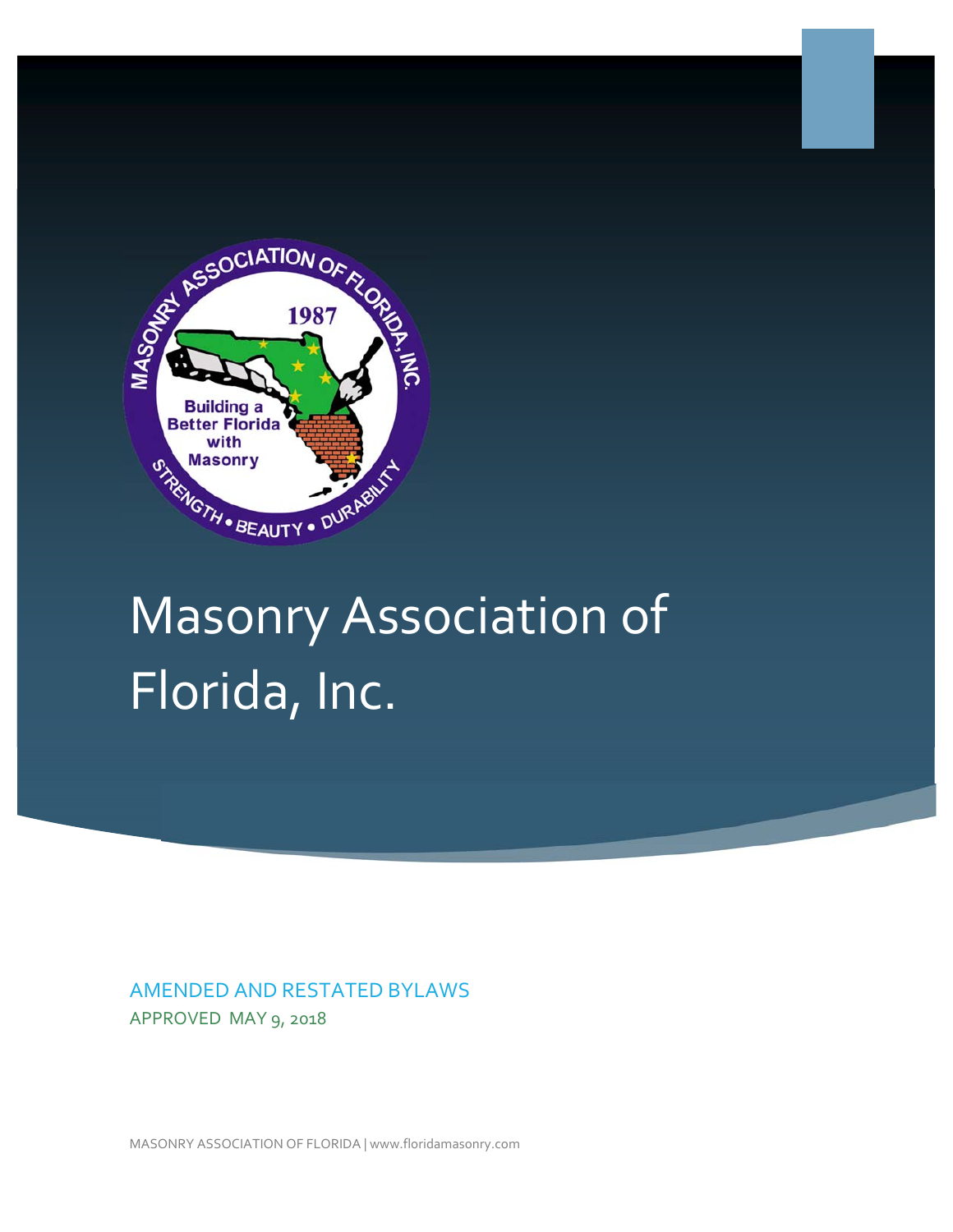*This page is intentionally blank.*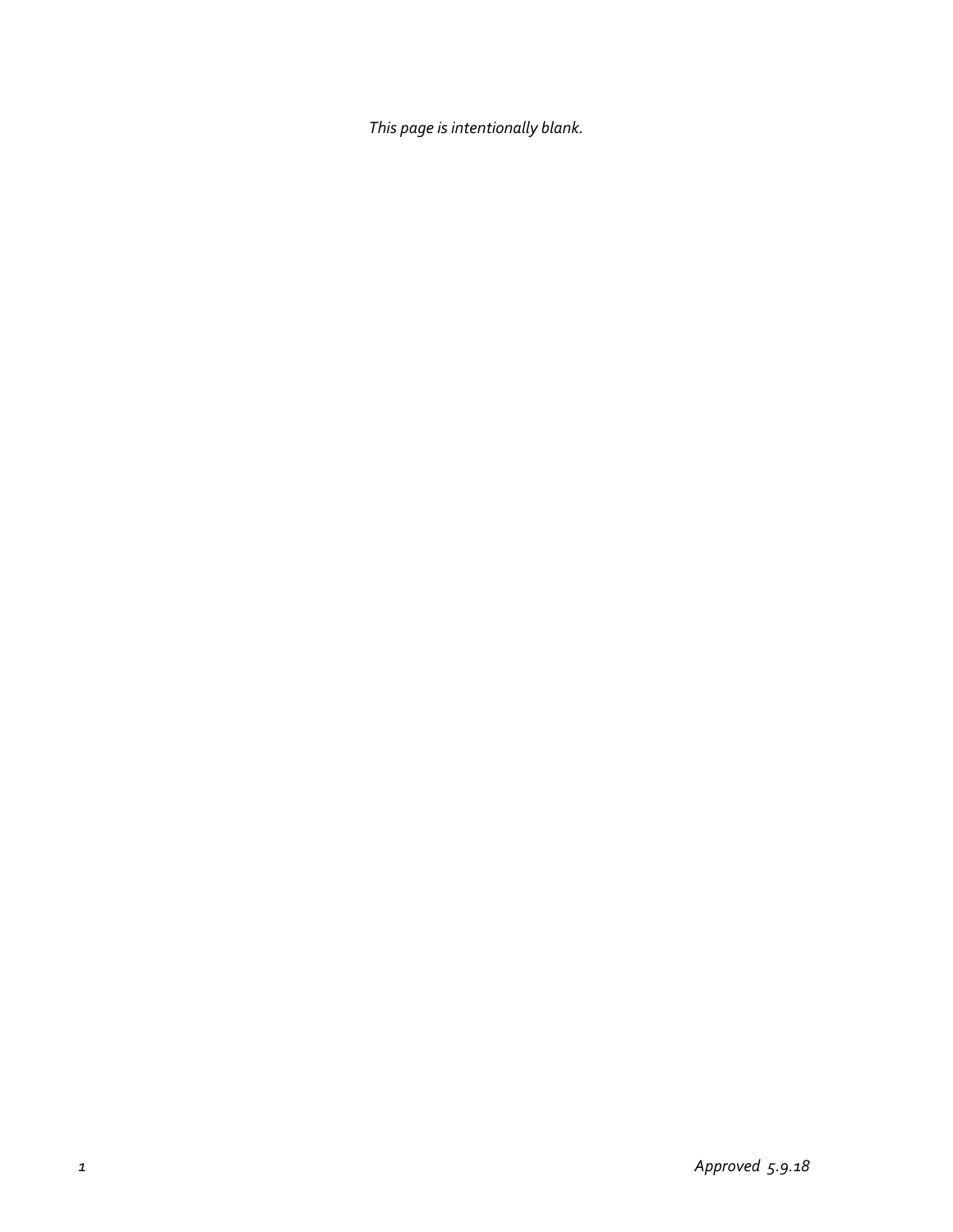# AMENDED AND RESTATED BYLAWS

December 2017 | Masonry Association of Florida, Inc. (a Florida not-for-profit corporation)

| <b>CONTENTS</b> |  |
|-----------------|--|
|                 |  |
| Section 1.      |  |
| Section 2.      |  |
|                 |  |
| Section 1.      |  |
| Section 2.      |  |
| Section 3.      |  |
| Section 4.      |  |
| Section 5.      |  |
| Section 6.      |  |
| Section 7.      |  |
| Section 8.      |  |
| Section 9.      |  |
| Section 10.     |  |
| Section 11.     |  |
| Section 12.     |  |
| Section 13.     |  |
| Section 14.     |  |
| Section 15.     |  |
| Section 16.     |  |
| Section 17.     |  |
| Section 18.     |  |
| Section 19.     |  |
| Section 20.     |  |
|                 |  |
| Section 1.      |  |
| Section 2.      |  |
| Section 3.      |  |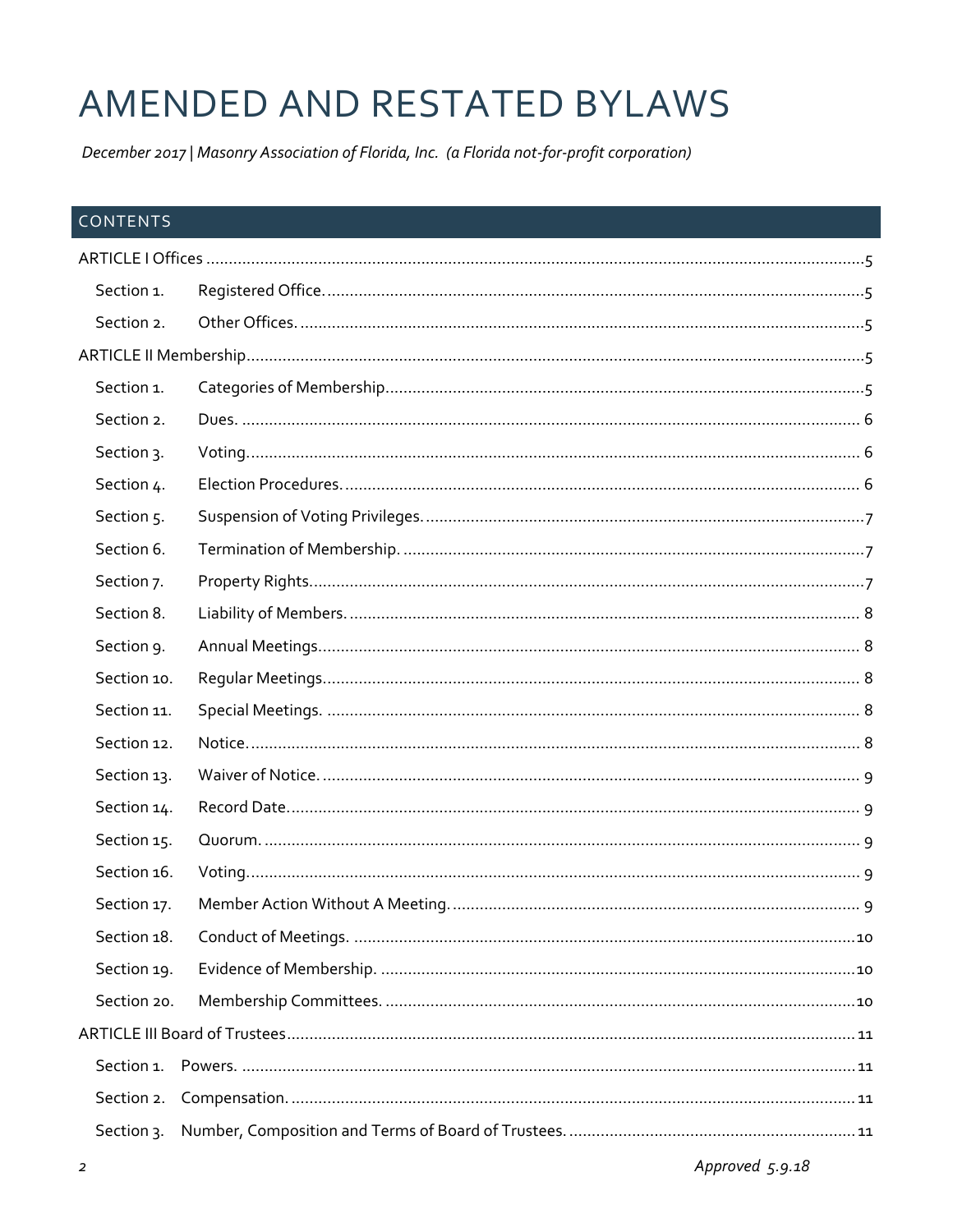| Section 6.  |  |  |  |  |
|-------------|--|--|--|--|
| Section 7.  |  |  |  |  |
| Section 8.  |  |  |  |  |
| Section 9.  |  |  |  |  |
| Section 10. |  |  |  |  |
| Section 11. |  |  |  |  |
| Section 12. |  |  |  |  |
| Section 13. |  |  |  |  |
| Section 14. |  |  |  |  |
| Section 15. |  |  |  |  |
| Section 16. |  |  |  |  |
|             |  |  |  |  |
| Section 1.  |  |  |  |  |
| Section 2.  |  |  |  |  |
| Section 3.  |  |  |  |  |
| Section 4.  |  |  |  |  |
| Section 5.  |  |  |  |  |
|             |  |  |  |  |
|             |  |  |  |  |
|             |  |  |  |  |
|             |  |  |  |  |
|             |  |  |  |  |
| Section 1.  |  |  |  |  |
|             |  |  |  |  |
|             |  |  |  |  |
| Section 1.  |  |  |  |  |
| Section 2.  |  |  |  |  |
| Section 3.  |  |  |  |  |
|             |  |  |  |  |
| Section 1.  |  |  |  |  |
|             |  |  |  |  |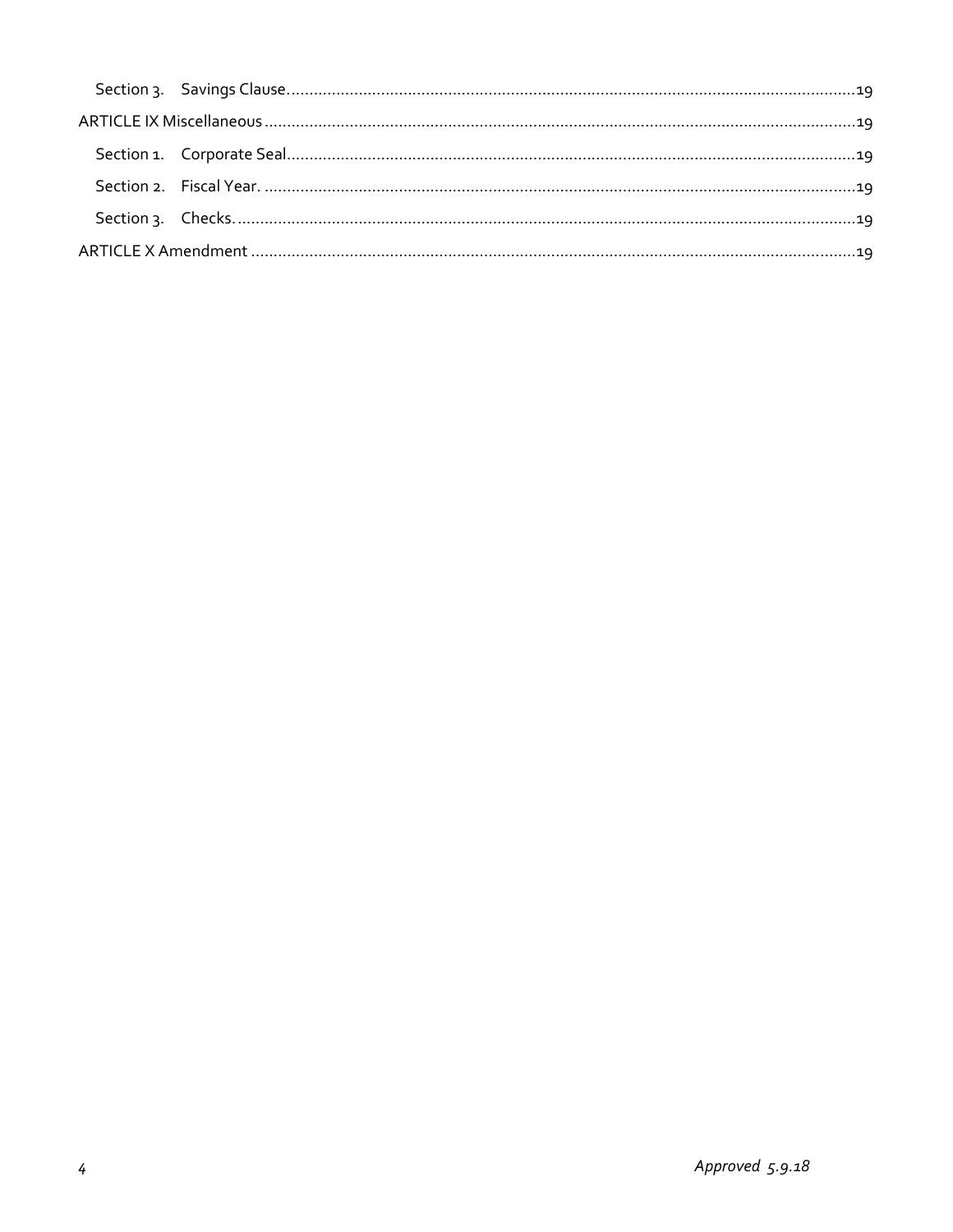# ARTICLE I OFFICES

## SECTION 1. REGISTERED OFFICE.

The registered office of the Masonry Association of Florida, Inc., a Florida not‐for‐profit corporation (the "Corporation"), shall be located in State of Florida as designated by the Board of Trustees.

#### SECTION 2. OTHER OFFICES.

The Corporation may also have offices at such other places, either within or without the State of Florida, as the Board of Trustees of the Corporation may from time to time determine or as the business of the Corporation may require.

ARTICLE II MEMBERSHIP

#### SECTION 1. CATEGORIES OF MEMBERSHIP.

There shall be the following categories of membership of the Corporation:

- 1. **General Members.** All active members of the Local Chapters (as hereinafter defined) who are in good standing with their respective Local Chapters shall be general Members of the Corporation and, subject to being in good standing with the Corporation, shall have such voting rights as are hereinafter described.
- 2. **Categories of Members.** There shall be four (4) categories of Members as follows:
	- a. Local Chapter Members shall be all active members of the Local Chapters who are in good standing with their respective Local Chapters and who are members in good standing of the Corporation; and
	- b. Block Manufacturer Members shall mean Members who are in the business of manufacturing masonry blocks; and
	- c. Associate Members shall mean Members who are in any business or profession affiliated with the masonry business who are not mason contractors or block manufactures; and
	- d. Emeritus Members shall mean prior Members or Board members who have rendered service to the Corporation for a period of time as defined by the state Board of Directors and are elected by each local chapter board as Emeritus Members in accordance with these Bylaws. Emeritus members who have been elected by their local chapters must be submitted in writing to the MAF State Board for approval prior to the MAF Annual meeting.
- 3. **Local Chapters** are regional chapters that have the same purposes and goals as the Corporation, which have at least ten (10) active members, have officers and directors, hold regular meetings and have been so designated by the Board of Trustees as a Local Chapter and, once designated, is current on all dues to the Corporation. Currently, there are eight (8) Local Chapters designated in the State of Florida:
	- a. TC ‐ Treasure Coast Chapter
	- b. NW ‐ Panhandle Chapter
	- c. NC ‐ Gainesville/Lake City Chapter
	- d. SE ‐ West Palm Beach/Broward/Miami Chapter
	- e. NE ‐ Jacksonville Chapter
	- f. SW ‐ Naples Chapter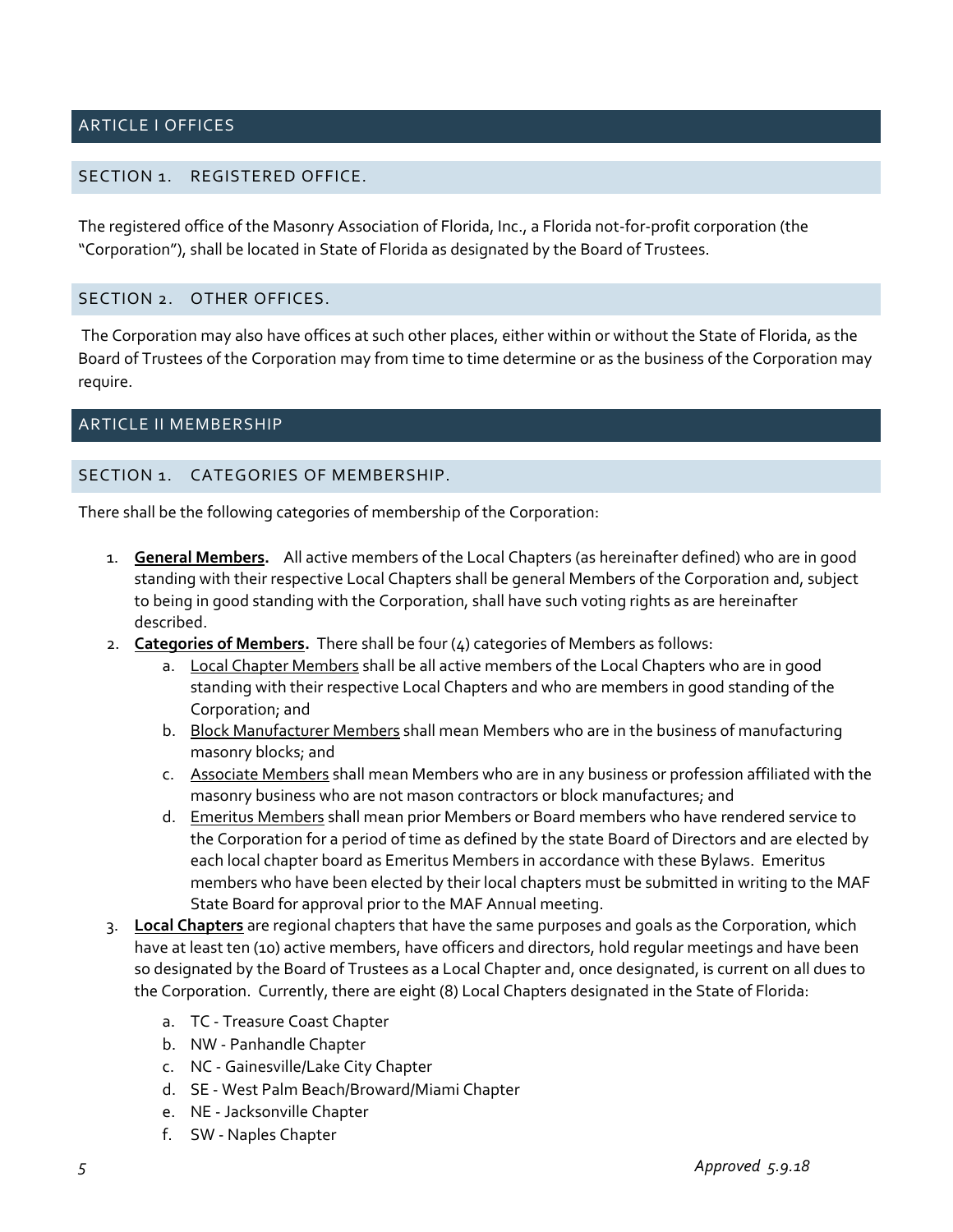- g. TB ‐ MCAF Tampa Bay Chapter
- h. CF ‐ Orlando Chapter

#### SECTION 2. DUES.

Local Chapter Members, Block Manufacturer Members and Associate Members shall be liable to pay such dues as may be assessed by the Board of Trustees quarterly or annually. Emeritus Members shall not be assessed any dues.

# SECTION 3. VOTING.

All active Members (other than Emeritus Members) shall be entitled to one (1) vote on all matters to which the Members are entitled to vote on as set forth in these Bylaws. Members may vote in person or by proxy (which proxy is only valid for the eleven (11) months following the date of execution).

- 1. Local Chapter Members. The Members of each Local Chapter voting separately as a group shall have the right to elect one (1) member from among its local contractor members to the Board of Trustees. For example, each of the Local Chapters identified above have the right to elect one (1) member to the Board of Trustees (who is a local contractor in good standing with the Local Chapter), which currently gives them the right to elect nine (9) members to the Board of Trustees (the "Local Chapter Board Members"). In no event shall there be more than twelve (12) Local Chapters. The eight (8) Local Chapter Members to the Board shall serve terms of two (2) years, but staggered so that approximately half are elected in one year and half are elected the following year. Upon election, such Local Chapter Board Members shall commence serving as Trustees on January  $1<sup>st</sup>$  of the year after their election.
- 2. Block Manufacturer Members. The Block Manufacturer Members in good standing, either voting separately or as a group shall have the right to elect five (5) members to the Board of Trustees (the "Block Manufacturer Board Members"), which Board members shall serve a three‐year term. Upon election, such Block Manufacturer Board Members shall commence serving as Trustees on January 1<sup>st</sup> of the year after their election**.**
- 3. Associate Members. Associate Members shall have all rights and voting privileges as established by their respective Local Chapters under which they have membership but will not have the right, as a category, to elect individuals to the Board of Trustees of the Corporation.
- 4. Emeritus Members. Emeritus Members shall have voting privileges as established by their respective Local Chapters under which they have membership but will not have the right, as a category, to elect individuals to or serve on the State Board of Trustees of the Corporation and shall not be required to pay any dues or assessments.
- 5. "Member in Good Standing". Member in good standing is the status assigned to a member of the association when he or she has remained current on organization dues and payments. (See also Section 5. Suspension of voting privileges.)

## SECTION 4. ELECTION PROCEDURES.

1. Local Chapter Board Members. Each Local Chapter following its own procedures shall elect its representative to the Board of Trustees every other year, such that the Local Chapter Board Members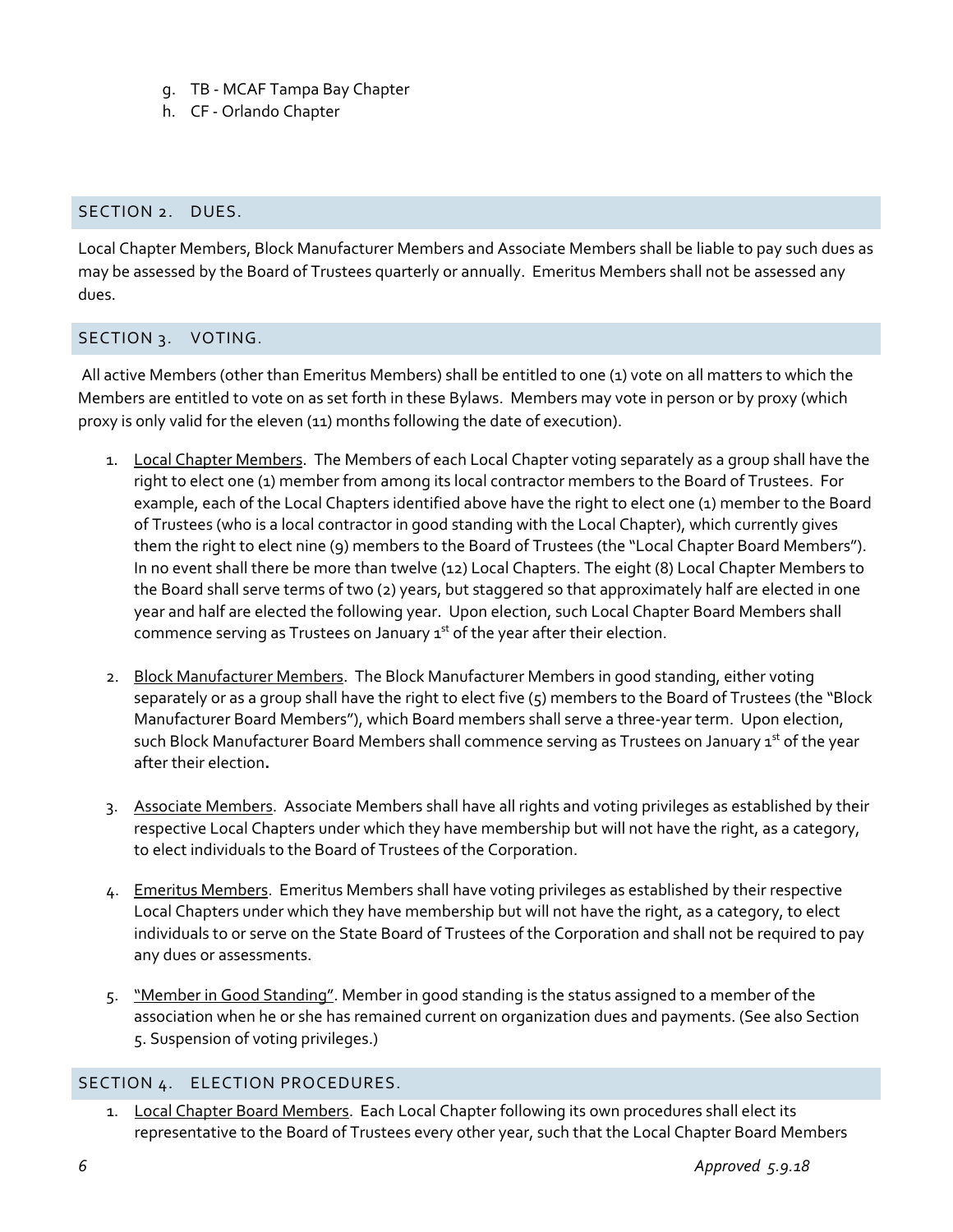shall serve two‐year terms as provided in this Article II, Section 3(a). Chapter elections would be scheduled as follows:

- a. Even Year Chapters: TB MCAF Tampa Bay Region Chapter; TC Treasure Coast Chapter; CF Central Chapter & NW – Panhandle Chapter
- b. Odd Year Chapters: NE Jacksonville Chapter; SE W. Palm Beach/Miami Chapter; SW Naples Chapter

This election shall take place no later than November  $15<sup>th</sup>$  and the Local Chapter shall advise the Corporation of the name of such person no later than December  $15^{th}$ .

- 2. Block Manufacturer Board Members. Nominations for the Block Manufacturer Board seats may be made by any Block Manufacturer Member in good standing. Prior to expiration of the then current term of the Block Manufacturer Board members, the Block Manufacturer Members shall meet and elect their designees to the Board of Trustees. Each Block Manufacturer Member entitled to vote may vote affirmatively for as many nominees as he or she chooses; and the five (5) nominees receiving the highest number of votes shall be deemed elected as the Block Manufacturer Board Members.
- 3. Officers. Notwithstanding the foregoing provisions of this Section 4, any individual who is serving as the Chair/President, First Vice Chair or Second Vice Chair shall continue to serve as a Trustee and shall not be up for election pursuant to this Section  $\mu(a)$  or (b) for the balance of his tenure as an officer under Article IV unless removed in accordance with Article IV, Section 4. That is, if the Second Vice Chair were otherwise up for re‐election, he would retain his Board seat during his tenure as First Vice Chair, Chair/President and Immediate Past Chair.

# SECTION 5. SUSPENSION OF VOTING PRIVILEGES.

In the event that any Members who are not in good standing with their respective Local Chapters (as determined by the Local Chapters) shall automatically be deemed not in good standing as Members of the Corporation. The Local Chapters shall periodically advise the Secretary of the Corporation of their members who are not in good standing and the Secretary shall maintain a written list thereof which is open for inspection by all Members. For purposes of being in good standing as a Member of the Corporation, all dues and other assessments shall be paid on a quarterly or annual basis. In the event that any Member is not in good standing, its voting privileges shall automatically be suspended. If such delinquent Member is not in good standing within three (3) months from such suspension, then the Corporation shall withdraw such person's Membership with the Corporation.

## SECTION 6. TERMINATION OF MEMBERSHIP.

Membership shall terminate upon death or resignation of a Member or as provided in Section 5 above. Any Member may resign at any time by filing a written notice to such effect with the Secretary of the Corporation.

# SECTION 7. PROPERTY RIGHTS.

No Member shall have any right, title, interest or privilege of, in or to any of the property or assets, including any earnings or investment income of the Corporation, nor shall any of such assets or property be distributed to any member on the dissolution or winding up thereof.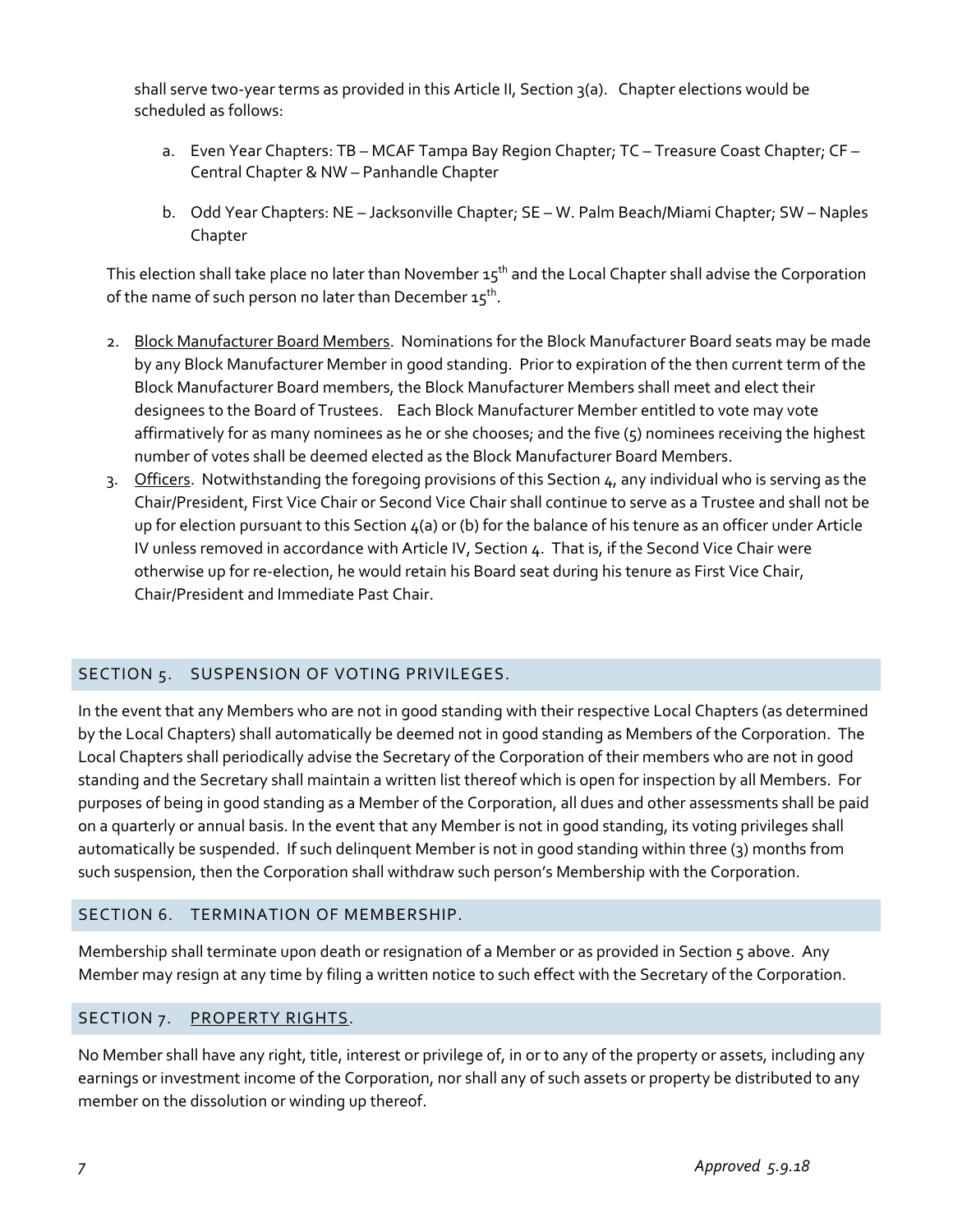#### SECTION 8. LIABILITY OF MEMBERS.

No Member of the Corporation shall be personally liable for any of its debts, liabilities or obligations. The corporation shall maintain Directors & Officers Insurance.

# SECTION 9. ANNUAL MEETINGS.

The annual meeting of the Members of the Corporation (the "Annual Meeting") for such business as may properly come before the meeting shall be held simultaneously with the State Convention, at such time and place fixed, from time to time, by or on behalf of the Board of Trustees. The Annual Meeting agenda shall include:

- 1. Recognition of the Board of Trustees;
- 2. Recognition of the immediate Past Chair; and
- 3. Recognition of the new Chair/President, First Vice Chair and Second Vice Chair and officers.

Failure to hold an Annual Meeting does not cause a forfeiture or give cause for dissolution of the Corporation, nor does such failure affect otherwise valid corporate acts.

## SECTION 10. REGULAR MEETINGS.

Regular meetings of the Members of the Corporation shall be held at such time and place fixed, from time to time, by or on behalf of the Board of Trustees.

# SECTION 11. SPECIAL MEETINGS.

Special meetings of the Members may be called by the Chair/President, the Board of Trustees or by not less than ten percent (10%) of the voting Members of the Corporation in good standing. Special meetings of Members may be held at such time and date, and at such place, within the State of Florida, as shall be designated by the Board of Trustees and set forth in the notice of meeting provided pursuant to Section 12 of this Article II. A meeting properly requested by Members shall be called for a date not less than ten (10) nor more than sixty (60) days after the request is properly made. The call for the meeting shall be issued by the Secretary, unless the Board of Trustees, the Chair/President or the Members requesting the calling of the meeting, designate another person to do so. Only business within the purpose or purposes described in the notice provided pursuant to Section 12 of this Article may be conducted at a special meeting of members.

## SECTION 12. NOTICE.

A written or electronic notice of each special meeting of Members or any regular meeting shall be given to each Member entitled to vote at the meeting at the address as it appears on the membership records of the Corporation, by mail not less than five (5) days, or if by hand delivery or telecopy not less than three (3) days, before the date of the meeting, by or at the direction of the Chair/President, the Secretary or the officer or persons calling the meeting. Any notice to Members of any special or regular meeting shall state the date, time and place of the meeting and, in the case of a special Members' meeting, the purpose or purposes for which the meeting is called. If mailed, notice shall be deemed to be delivered when deposited in the United States mail addressed to the Member at his address as it appears on the Member books of the Corporation, with postage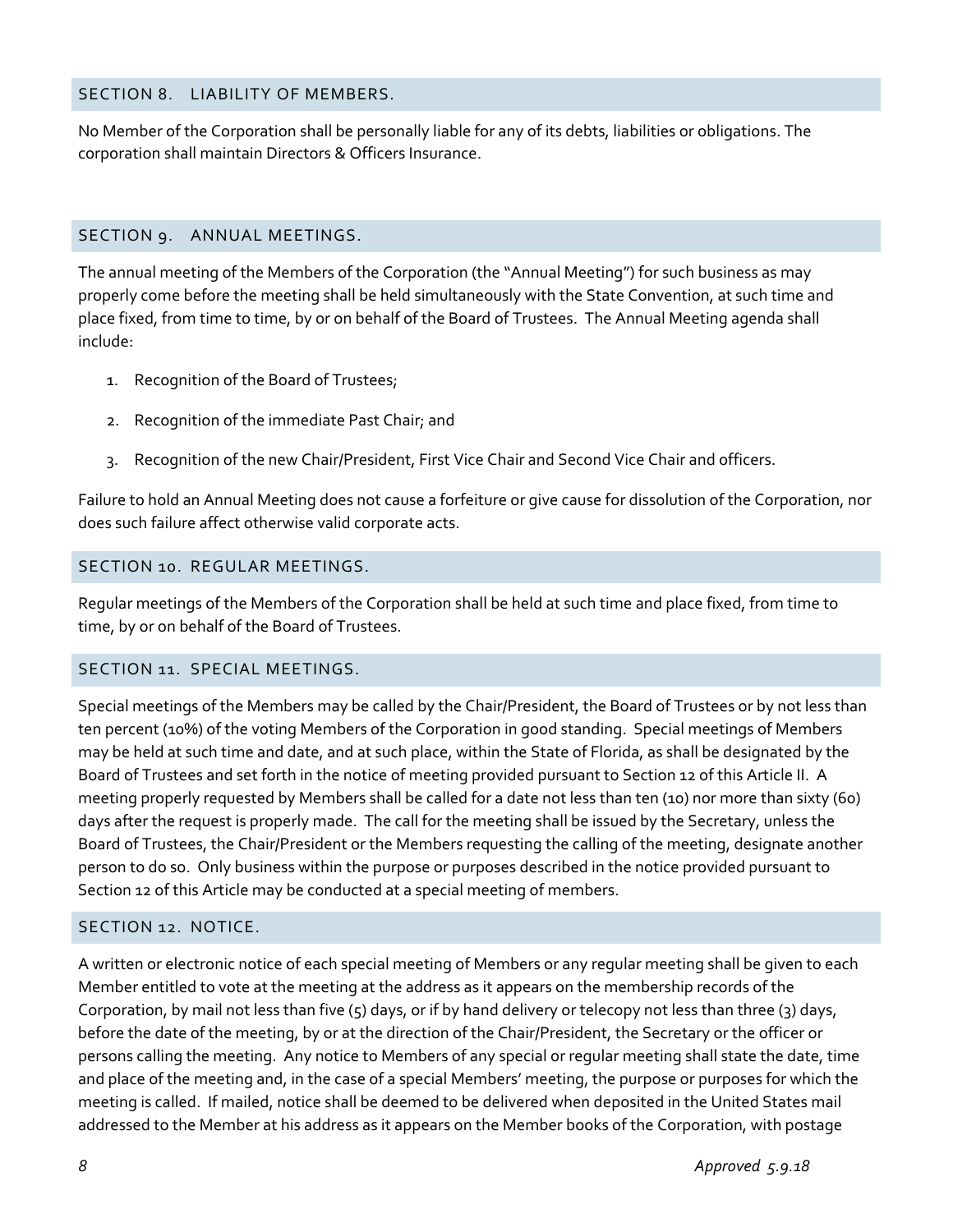thereon prepaid. Notice may also be given by facsimile or email and shall be deemed delivered the date sent if a business day or, if not, on the next succeeding business day. If a Members' meeting is adjourned to a different date, time or place, notice need not be given of the new date, time or place if the new date, time or place is announced at the meeting before an adjournment is taken.

## SECTION 13. WAIVER OF NOTICE.

Members may waive notice of any meeting before or after the date and time specified in the notice of meeting. Any such waiver of notice must be in writing, be signed by the member entitled to the notice and be delivered to the Corporation for inclusion in the appropriate corporate records. Neither the business to be transacted at, nor the purpose of, any Members' meeting need be specified in any written waiver of notice. Attendance of a person at a Members' meeting shall constitute a waiver of notice of such meeting, unless the Member at the beginning of the meeting objects to holding the meeting or transacting business at the meeting.

#### SECTION 14. RECORD DATE.

The record date for the purpose of determining Members entitled to notice of or to vote at a Members' meeting, to demand a special meeting, to act by written consent or to take any other action, shall be determined by the Board of Trustees.

#### SECTION 15. QUORUM.

A simple majority of the Members entitled to vote shall constitute a quorum for action on that matter at a meeting of members. If a quorum is not present at a meeting of members, the majority of the Members present, and who would be entitled to vote at a meeting if a quorum were present, may adjourn the meeting from time to time.

## SECTION 16. VOTING.

If a quorum is present, the affirmative vote of a simple majority of the Members present at the meeting and entitled to vote on the subject matter shall be the act of the Members unless otherwise provided by law. Each voting member shall be entitled to one vote. However, the Chairman shall not vote on motions unless a tie occurs. The Chairman's vote is the tie breaker.

#### SECTION 17. MEMBER ACTION WITHOUT A MEETING.

Any action required or permitted to be taken at any Member's meeting may be taken without a meeting, without prior notice and without a vote if the action is taken by a simple majority of the Members. In order to be effective, the action must be evidenced by one or more written consents describing the action to be taken, dated and signed by approving majority of the Members of the Corporation, and delivered to the Secretary or other officer or agent of the Corporation having custody of the book in which proceedings of meetings of the Corporation are recorded. Within ten (10) days after obtaining such authorization by written consent, notice must be given to those Members who have not consented in writing or who are not entitled to vote on the action, which notice shall comply with the provisions of Florida law.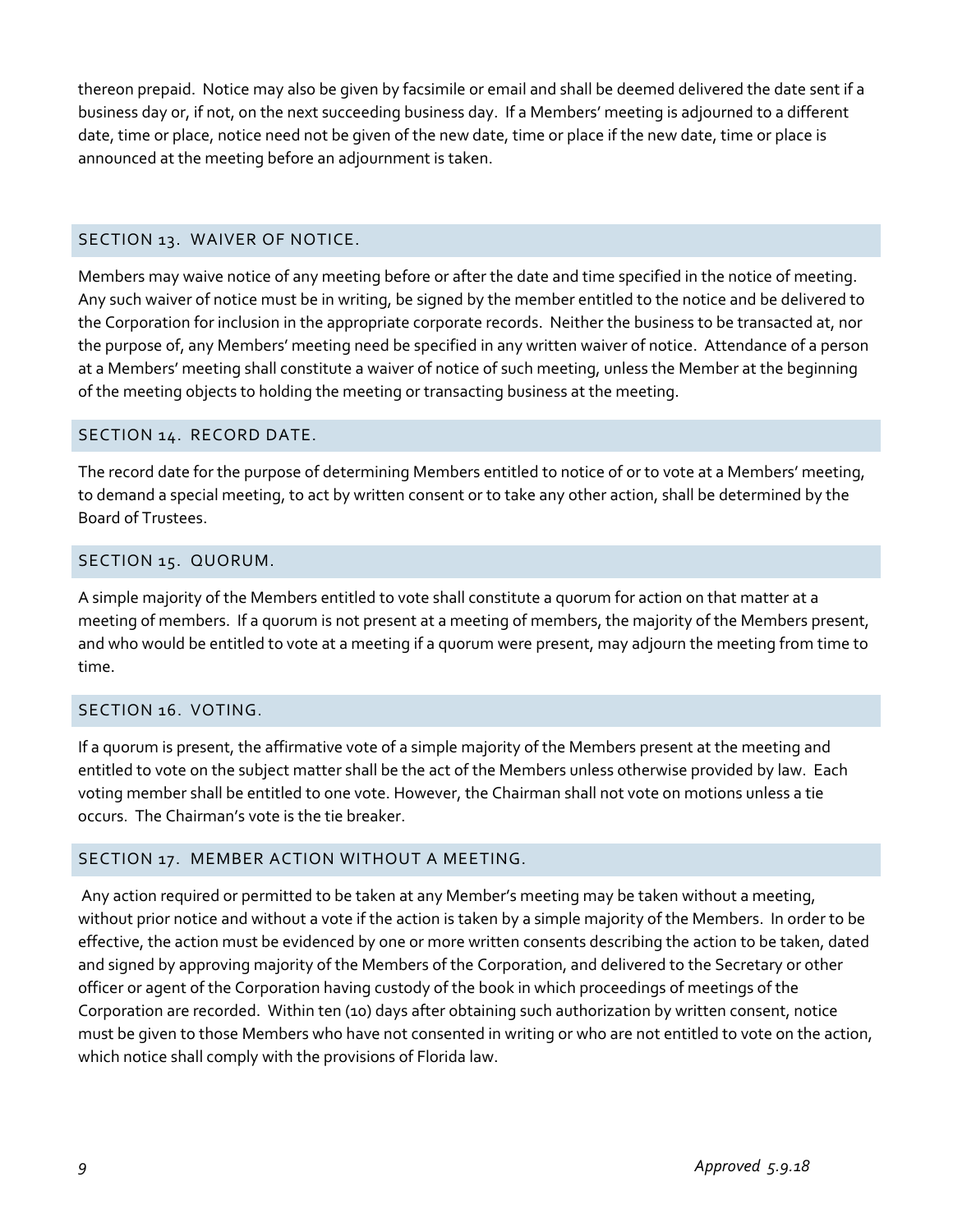#### SECTION 18. CONDUCT OF MEETINGS.

The Chair/President shall be the presiding officer at all meetings. All meetings shall be conducted under The ABA Modern Rules of Order. All Members, whether voting or nonvoting, may attend any meeting and shall be accorded the opportunity, within reasonable limits, to participate in discussion of all matters coming before the meeting.

# SECTION 19. EVIDENCE OF MEMBERSHIP.

A certificate of membership, signed by the Chair/President and with the seal of the Corporation affixed, may be issued to each Member. Said certificate, if any, shall be surrendered upon a Member no longer being a Member of the Corporation.

## SECTION 20. MEMBERSHIP COMMITTEES.

- 1. General. The Board of Trustees, by resolution, may designate from among the general membership one or more committees each of which must have at least two (2) Members. The Chair/President shall appoint all committee chairmen and members of the committee's subject to the approval of the Board of Trustees. Committee Chairs, as requested by the Board of Trustees, will attend meetings of the Board of Trustees in a nonvoting capacity if not Trustees. The Chair/President may also designate one or more Members as alternate members of any such committee, who may act in the place and stead of any absent member(s) at any such meeting of such committee. Each committee shall be available to provide written and oral reports to, and to respond fully to all inquiries from, the Board of Trustees as requested. The Board of Trustees shall review the actions, recommendations, proposals, and problems identified by each committee, shall monitor ongoing activities of the committees and to the extent deemed necessary, advisable or desirable shall institute parameters upon the advisory authority of the committees. All minutes of each of the committees and written consents to action by such committee shall be included in the minutes of the Corporation. A simple majority of the members present at a meeting of a committee shall be required to attain quorum, and a simple majority of the members at a meeting at which a quorum is present shall be required to pass a resolution of the committee. The Chair/President and the Executive Director of the Corporation (with the Executive Director on a nonvoting basis) shall be ex‐officio members of all committees. Meetings of a committee shall be called by its chairman or by any two members thereof upon one (1) days notice by mail, telephone, email or facsimile. All committee meetings shall be open to all Members. The chairman of each committee shall submit their annual reports before the annual meeting of the Members and shall make a summary report of the committee's activities during the past year at such meeting or any other meeting of the membership, as requested. There shall be the following general membership committees, which shall not have the authority of the Board of Trustees, but which shall make recommendations to the Board of Trustees.
- 2. **Nominating/Governance Committee.** The Nominating/Governance Committee shall be comprised of such Members as are elected by the Board of Trustees annually and shall be responsible for proposing dues, assessments and other qualifications for Members and Local Chapters and for supervising elections. This Committee shall also be responsible for proposing changes to the Articles of Incorporation and these Bylaws.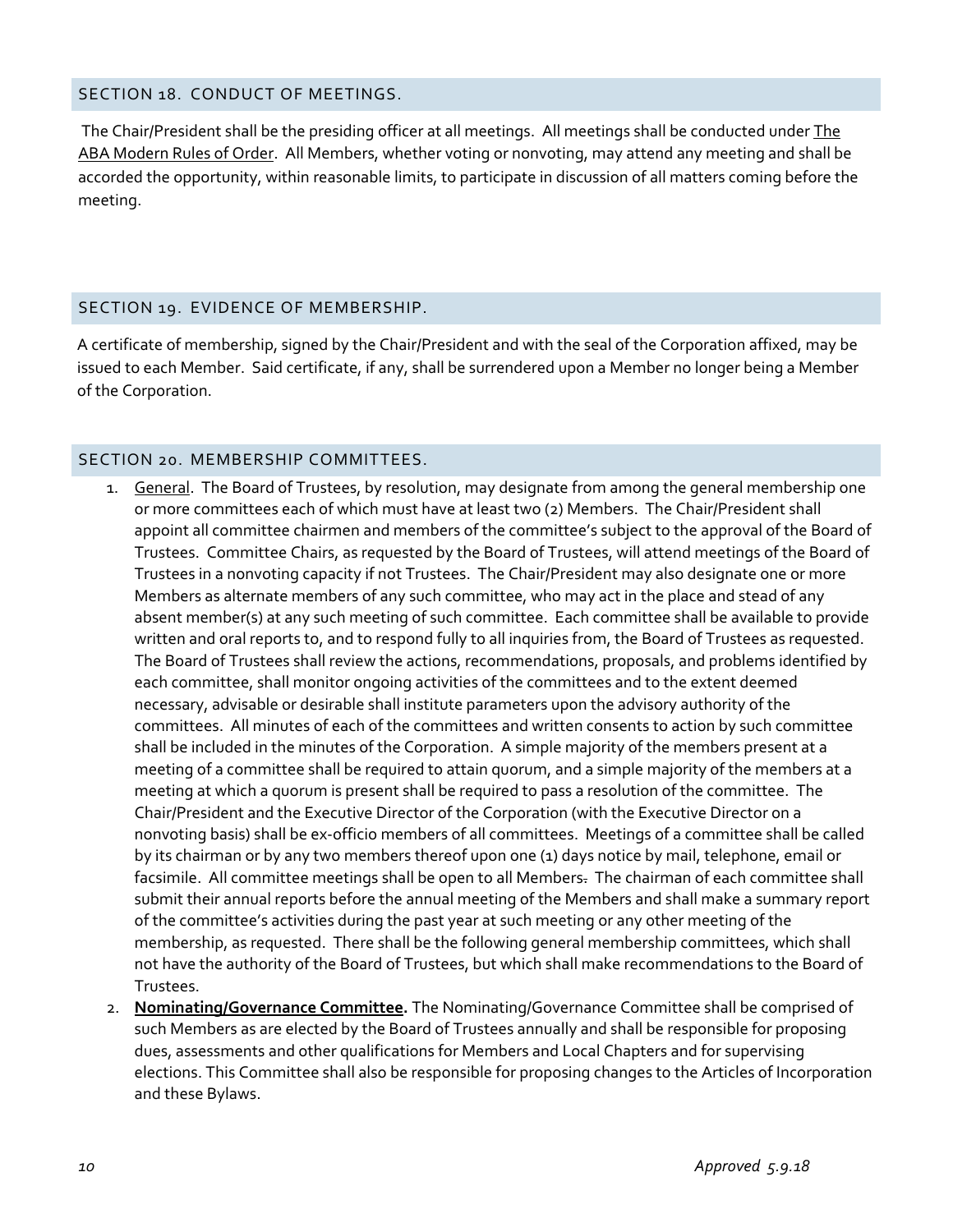- 3. **Apprenticeship Committee.** The Apprenticeship Committee shall be comprised of such Members as are elected by the Board of Trustees annually and shall be responsible for reviewing the apprenticeship and educational programs of the Corporation and for making recommendations with respect thereto to the Board of Trustees.
- 4. **ProMasonry Committee.** The ProMasonry Committee shall be comprised of such Members as are elected by the Board of Trustees and shall be responsible for reviewing the promotional efforts and educational marketing programs of the Corporation in terms of promoting the use of masonry products and for making recommendations with respect thereto to the Board of Trustees.
- 5. **Awards Committee.** The Awards Committee shall be comprised of such Members as are elected annually by the Board of Trustees and shall be responsible for nominating Members and organizations that support the purposes of the Corporation for awards at the Corporation's annual Masonry Excellence Awards Ceremony.
- 6. **Safety and Codes Committee**. The Safety and Code Committee shall be comprised of such Members as are elected annually by the Board of Trustees and shall be responsible for oversight of applicable codes, proposed changes to codes and for making recommendations to the Board of Trustees.

# ARTICLE III BOARD OF TRUSTEES

# SECTION 1 POWERS

All corporate powers shall be exercised by or under the authority of, and the business and affairs of the Corporation shall be managed under the direction of, the Board of Trustees, which constitutes the board of directors of the Corporation. Board of Trustees members must be natural persons who are at least 21 years of age but need not be residents of Florida, and who have been Members for not less than three (3) consecutive years (other than the initial Block Manufacturer Board members) and currently are Members in good standing under Article II. No corporation, limited liability company, partnership (limited, general or limited liability) or other organization may have more than two (2) of its employees as members of the Board of Trustees at any one time.

## SECTION 2. COMPENSATION.

The Board of Trustees members shall serve in such capacity without compensation.

#### SECTION 3. NUMBER, COMPOSITION AND TERMS OF BOARD OF TRUSTEES.

- 1. The Board of Trustees shall consist of the following:
- 2. Eight (8) Members elected by the Local Chapters as provided in Article II, Sections 3(a) and  $4$  hereof;
- 3. Five (5) Members elected by the Block Manufacturer Members as provided in Article II, Sections 3(b) and 4 hereof; and
- 4. Five (5) At‐Large Members elected as provided in Section 4 below.
- 5. The Executive Director shall serve as an ex‐officio, nonvoting member of the Board of Trustees.

# SECTION 4. ELECTION OF AT-LARGE MEMBERS.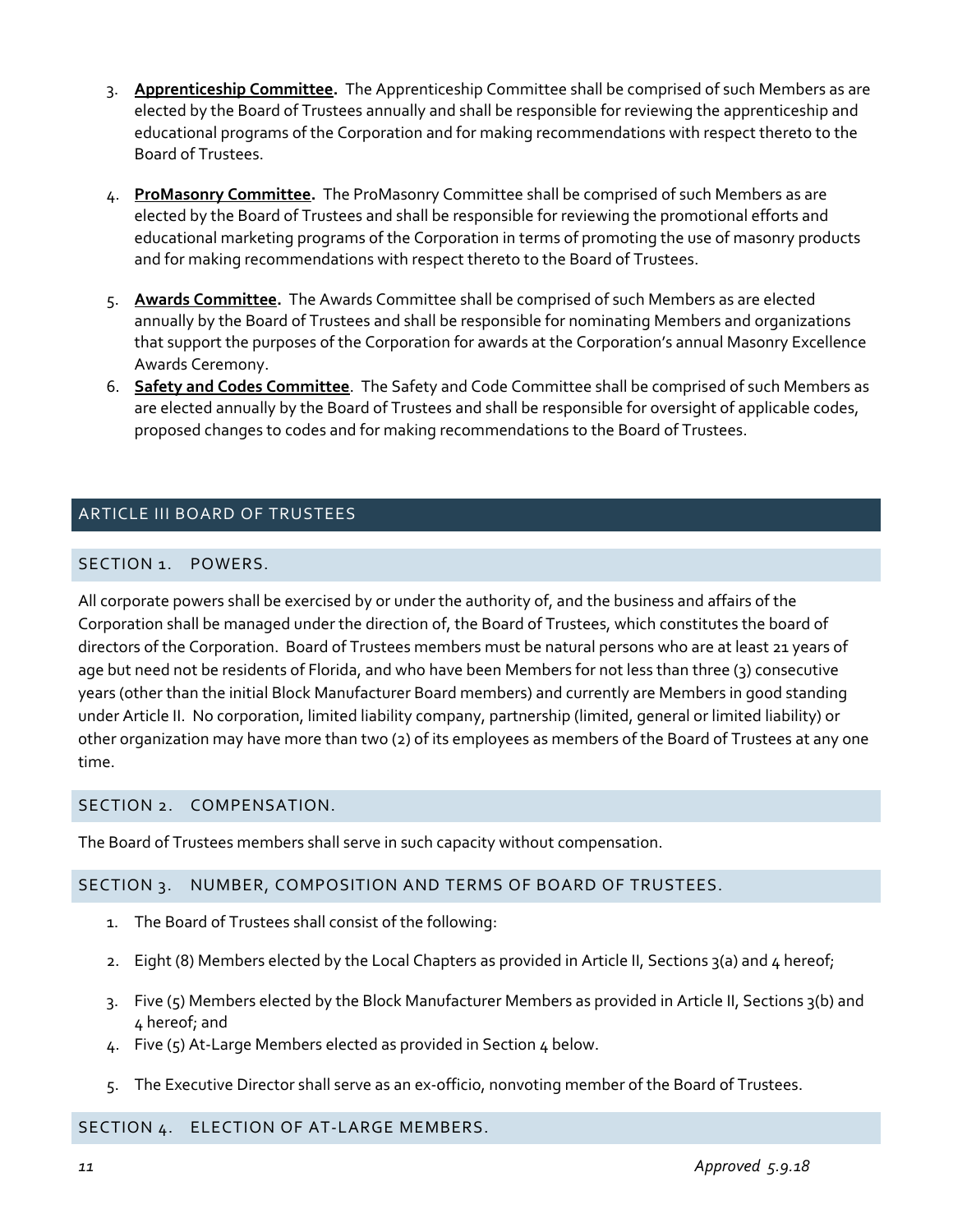- 1. The At-Large Members to the Board of Trustees shall be elected annually by the majority vote of the Board of Trustees.
- 2. The Board At‐Large Members of the Board of Trustees shall be nominated and elected as follows:
	- a. Not later than immediately before each Annual Meeting, members of the Board of Trustees shall each have the right to nominate candidates for the At-Large positions by providing their name(s) and reasons for the nomination to the Secretary. to be eligible for nomination, such Member must be in good standing. The Secretary shall compile a written list of all of the nominees and their qualifications and provide the list to all members of the Board of Trustees and the nominees (the "At‐Large Nomination Notices"), which notice shall request the nominees to indicate by circling "Yes" or "No" whether or not such Member is willing to serve, if elected, as an At‐Large Member of the Board of Trustees. The At‐Large Nomination Notice shall also designate the scheduled date for the election. Any nominee who completes the At-Large Nomination Notice in the affirmative and submits such notice to the Secretary by the deadline specified on the At‐ Large Nomination Notice shall be entitled to have his or her name listed on the ballot to be sent to the members of the Board of Trustees.
	- b. At the election meeting, each member of the Board of Trustees shall be required to vote for five (5) nominees, and the individuals receiving the highest number of votes will be elected as the new Board At-Large Members, provided that, in the event of a tie, a runoff shall be conducted between or among those members subject to the tie.

# SECTION 5. VACANCIES.

Any vacancy in the At‐Large Board members shall remain unfilled until the next Annual Meeting.

## SECTION 6. REMOVAL OF BOARD OF TRUSTEES MEMBERS.

The Board of Trustees may remove one or more Board of Trustees members with or without cause by a simple majority vote of the entire Board. In the event that such Trustee is a Local Chapter Board member or Block Manufacturer Board member, then any replacement shall be elected by the Members who elected the removed Trustee in accordance with Article II, Sections 3 and 4, as the case may be. The Local Chapter Board members may be removed by the Local Chapter Members and replaced at any time effective upon written notice and compliance with Article II, Sections 3(a) and 4. The Block Manufacturer Board members may be removed by the Block Manufacturer Members and replaced at any time effective upon written notice and compliance with Article II, Sections  $3(b)$  and 4 hereof.

## SECTION 7. QUORUM AND VOTING.

A majority of the number of members of the Board of Trustees fixed by or in accordance with these Bylaws shall constitute a quorum for the transaction of business at any meeting of Board of Trustees members. If a quorum is present when a vote is taken, then the affirmative vote of a simple majority of the Board of Trustees members present shall be the act of the Board of Trustees.

Notwithstanding the foregoing, any amendments to the Articles of Incorporation or these Bylaws shall require an affirmative majority vote of the entire Board of Trustees.

#### SECTION 8. DEEMED ASSENT.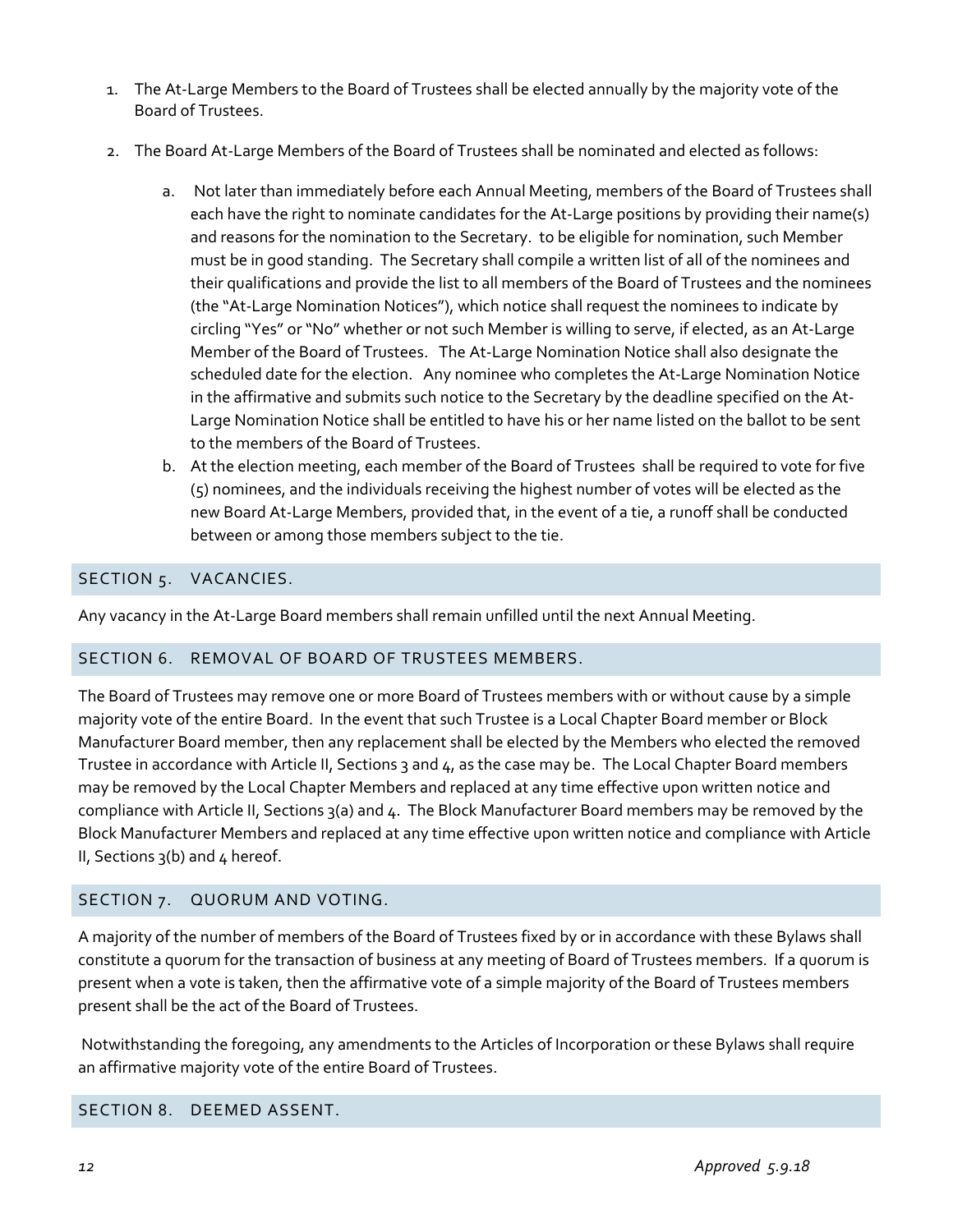A Board of Trustees member who is present at a meeting of the Board of Trustees or a committee of the Board of Trustees when corporate action is taken is deemed to have assented to the action taken unless (i) the Board of Trustees member objects at the beginning of the meeting (or promptly upon his or her arrival) to the holding of the meeting or transacting specified business at the meeting, or (ii) the Board of Trustees member votes against or abstains from the action taken.

# SECTION 9. COMMITTEES.

- 1. **General.** The Board of Trustees, by resolution, may designate from among its members an executive committee and one or more other committees each of which must have at least two members. Except when the power to act is specifically granted to a committee by resolution of the Board of Trustees, the actions of any committee (with the exception of the Executive Committee) shall be subject to review and approval by the Board of Trustees at its next regular meeting. Each committee shall ensure that written minutes are kept and shall maintain such minutes of all committee meetings and provide such records to the Board of Trustees, and be available to provide written and oral reports to, and to respond fully to all inquiries from, the Board of Trustees as requested. The Board of Trustees shall review the actions, recommendations, proposals, and problems identified by each committee, shall monitor ongoing activities of the committees and to the extent deemed necessary, advisable or desirable shall institute parameters upon the authority of the committees. All minutes of each of the committees and written consents to action by such committee shall be included in the minutes of the Corporation. A majority of the members present at a meeting of a committee shall be required to attain quorum, and a majority of the members at a meeting at which a quorum is present shall be required to pass a resolution of the committee. The Chair/President and the Executive Director (with the Executive Director on a nonvoting basis) shall be ex‐officio members of all committees. Meetings of a committee shall be called by its chairman or by any two (2) members thereof upon two (2) days notice by mail, telephone or facsimile. All committee members who are members of the Board of Trustees, shall be entitled to vote on matters before the committee. All committee meetings shall be open to all members. At the annual or any other meeting of the membership, the chairman of each committee may make a summary report of the committee's activities during the past year. Each committee chairman shall file with the Chair/President a written report of such activities before the Annual Meeting.
- 2. **Executive Committee.** There is hereby constituted an Executive Committee of the Board of Trustees, which shall be comprised of the individuals holding the offices of Chair/President, Immediate Past Chair, First Vice Chair, Second Vice Chair, Secretary, Treasurer and ProMasonry Chairperson. Additional members can be added, with committee approval, to the Executive committee as needed. In the event of an emergency such that a quorum of the members of the Board of Trustees cannot be readily assembled because of some catastrophic event, act of war, insurrection, natural disaster or other force majeure event (singularly or collectively, the "Force Majeure Event"), the Executive Committee shall have and may exercise all powers and authority of the Board of Trustees during the continuance of such Force Majeure Event, except as otherwise prohibited by law. Any action taken by the Executive Committee in good faith during the pendency of a Force Majeure Event may not be used to impose liability on any officer, member of the Board of Trustees, member, employee or agent acting in reliance on such directives of the Executive Committee.

# SECTION 10. MEETINGS.

Regular and special meetings of the Board of Trustees shall be held at the principal place of business of the Corporation or at any other place, within or without the State of Florida, designated by the person or persons entitled to give notice of or otherwise call the meeting. Special meetings of the Board of Trustees may be called by the Chair/President or any three (3) members thereof. A majority of the Board of Trustees members present,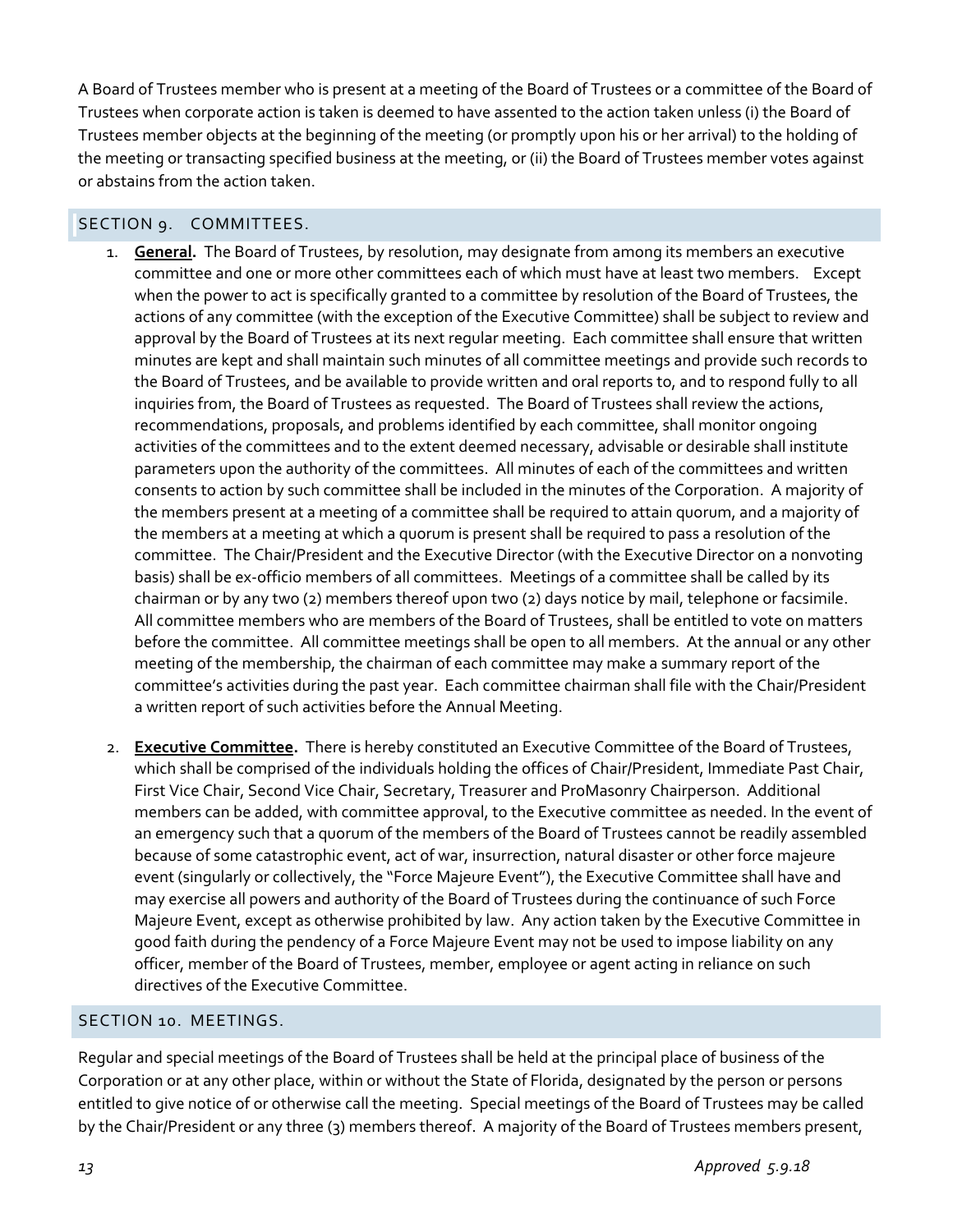whether or not a quorum exists, may adjourn any meeting of the Board of Trustees to another time and place. Notice of an adjourned meeting shall be given to the

Board of Trustees members who were not present at the time of the adjournment and, unless the time and place of the adjourned meeting are announced at the time of the adjournment, to the Board of Trustees members who were present. Members of the Board of Trustees (and any committee of the Board of Trustees) may participate in a meeting of the Board of Trustees (or any committee of the Board of Trustees) by means of a telephone conference or similar communications equipment through which all persons participating may simultaneously hear each other during the meeting; participation by these means constitutes presence in person at the meeting.

# SECTION 11. NOTICE OF MEETINGS.

Regular meetings of the Board of Trustees may be held without notice of the date, time, place or purpose of the meeting, so long as the date, time and place of such meetings are fixed generally by the Board of Trustees. Special meetings of the Board of Trustees must be preceded by at least two (2) days written notice of the date, time and place of the meeting. The notice need not describe either the business to be transacted at or the purpose of the special meeting. Notwithstanding the foregoing, before any vote may be taken at any regular or special meeting of the Board of Trustees to amend the Articles of Incorporation or these Bylaws of the Corporation, a minimum of ten (10) days written notice that proposed amendments to these Bylaws or Articles of Incorporation are intended to be presented at the meeting shall have been given to the members of the Board of Trustees, together with a written statement of the proposed amendments.

#### SECTION 12. WAIVER OF NOTICE.

Notice of a meeting of the Board of Trustees need not be given to any member of the Board of Trustees who signs a waiver of notice either before or after the meeting. Attendance of a member of the Board of Trustees at a meeting shall constitute a waiver of notice of that meeting and a waiver of any and all objections to the place of the meeting, the time of the meeting and the manner in which it has been called or convened, except when a member of the Board of Trustees states, at the beginning of the meeting or promptly upon arrival at the meeting, any objection to the transaction of business because the meeting is not lawfully called or convened. The waiver of notice need not describe either the business to be transacted at or the purpose of the special meeting.

## SECTION 13. BOARD OF TRUSTEES ACTION WITHOUT A MEETING.

Any action required or permitted to be taken at a meeting of the Board of Trustees (or a committee of the Board of Trustees) may be taken without a meeting if the action is taken by the written consent of all members of the Board of Trustees (or of the committee of the Board of Trustees). The action must be evidenced by one or more written consents describing the action to be taken and signed by each member (or committee member), which consent(s) shall be filed in the minutes of the proceedings of the Board of Trustees. The action taken shall be deemed effective when the last member signs the consent, unless the consent specifies otherwise.

#### SECTION 14. CONDUCT OF MEETINGS.

The Chair/President shall be the presiding officer at all meetings. All meetings shall be conducted in accordance with The ABA Modern Rules of Order.

SECTION 15. TERM OF OFFICE.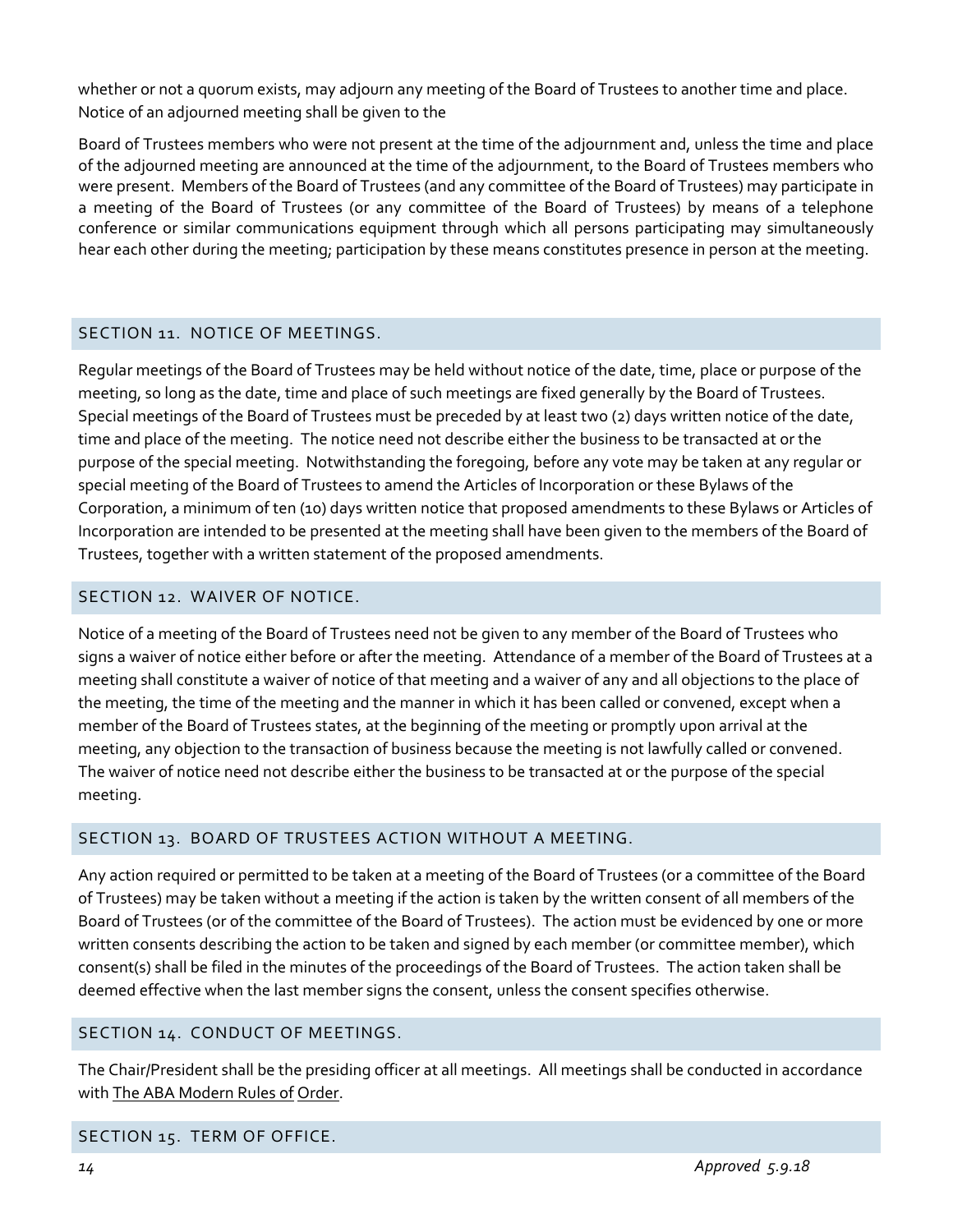Each member of the Board of Trustees shall serve until his or her successor is duly elected.

#### SECTION 16. RESIGNATION.

Any member of the Board of Trustees may resign by filing written notice thereof with the Secretary.

# ARTICLE IV OFFICERS

#### SECTION 1. OFFICERS.

The Corporation shall have a Immediate Past Chair, Chair/President, First Vice Chair, Second Vice Chair, Secretary and Treasurer, each of whom shall be appointed and/or elected as provided in this Article IV. No individual shall hold more than one office at the same time. Officers shall hold office for a two-year period. The installation of officers shall take place at the members Annual Meeting at which the Second Vice Chair and members of the Board of Trustees are elected.

SECTION 2. DUTIES. The officers of the Corporation shall have the following duties:

- 1. The **Immediate Past Chair** shall perform such duties as are reasonably assigned to him by the Chair/President.
- 2. The **Chair/President** shall perform all duties commonly incident to the office of the Chairman of the Board and president, shall preside at all meetings of the Board of Trustees and members and shall perform such other duties as the Board of Trustees shall from time to time designate. The Chair/President shall also act on behalf of the Corporation to the extent permitted by applicable law, except when specifically limited in his/her powers by the Board of Trustees. The Chair/President shall execute all instruments for the purchase, sale or encumbrance of real property and all other contracts of the Corporation. The Chair/President may also designate another officer to sign any contract.
- 3. The **First Vice Chair** shall automatically become Chair/President and shall assume office upon the Annual Meeting. If the Chair/President is absent or is unable to act because of illness or other cause, the First Vice Chair shall act in the stead of the Chair/President and shall have all powers and duties of the Chair/President. Such inability to act shall be determined by the Board of Trustees. The First Vice Chair shall have such additional powers and duties as are delegated or assigned by the Chair/President.
- 4. The **Second Vice Chair** shall have such powers and duties as are delegated or assigned by the Chair/President.
- 5. The **Secretary** shall have custody of and shall maintain all of the corporate records (except the financial records), shall record the minutes of all meetings of the Members and the Board of Trustees, shall authenticate records of the Corporation, shall send all notices of meetings and shall perform such other duties as are reasonably prescribed by the Board of Trustees or the Chair/President.
- 6. The **Treasurer** shall have custody of all corporate funds, securities and financial records, shall keep full and accurate accounts of receipts and disbursements in books belonging to the Corporation and shall deposit all moneys and other valuable effects in the name and to the credit of the Corporation in such depositories as may be designated by the Board of Trustees. He or she shall disburse the funds of the Corporation as may be ordered by the Board of Trustees, taking proper vouchers for such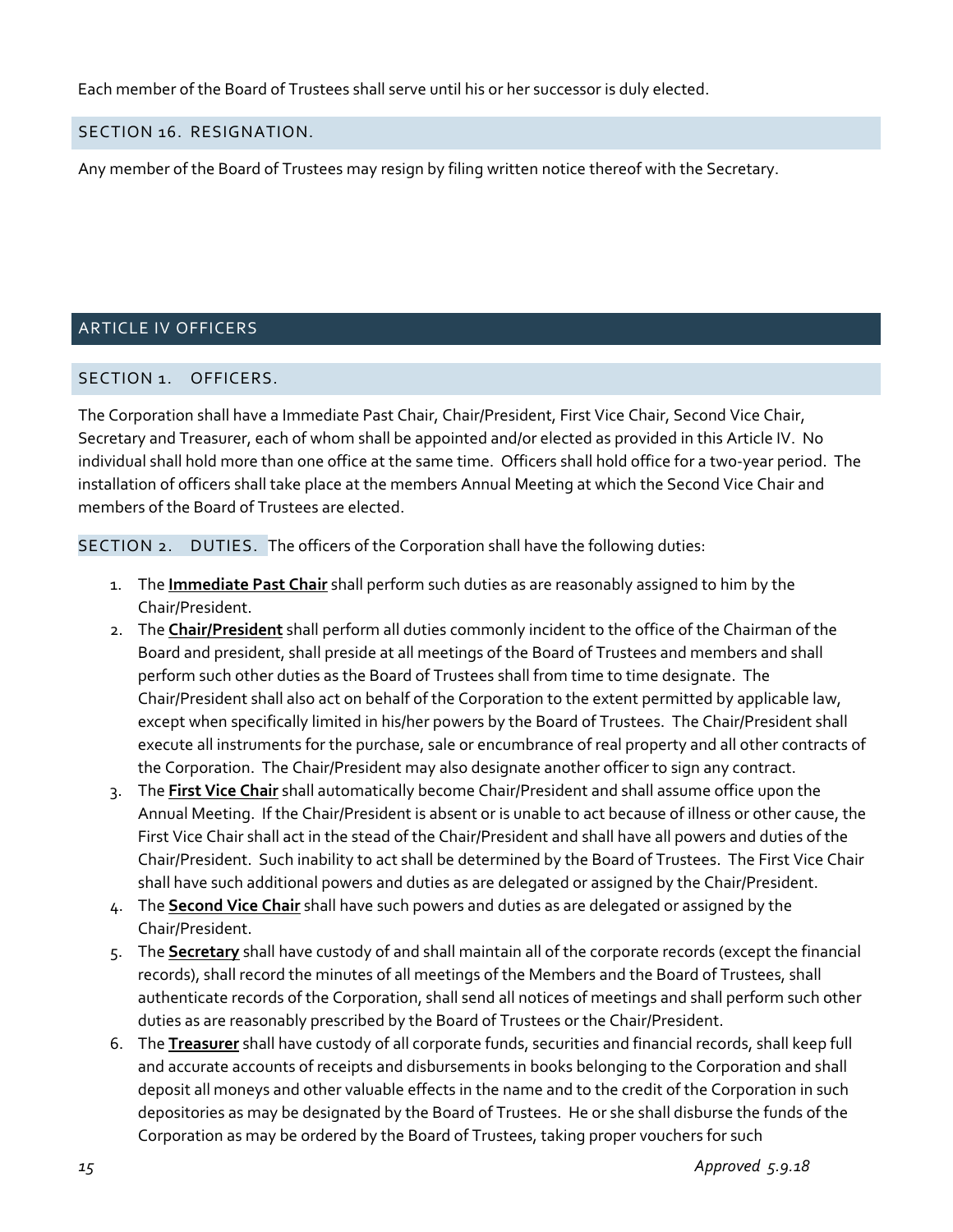disbursements, and shall render an account of all his or her transactions as treasurer and of the financial condition of the Corporation at regular meetings of the Board of Trustees or when the Board of Trustees so requests. The Treasurer shall also perform such other duties as are prescribed by the Board of Trustees or the Chair/President.

7. The **ProMasonry Chairperson**, shall be responsible for the direction of the masonry promotional and education efforts of the association. The ProMasonry chairperson shall have such powers and duties as are delegated or assigned by the Board of Directors.

# SECTION 3. RESIGNATION OF OFFICER.

An officer may resign at any time by delivering written notice to the Corporation. The resignation shall be effective upon receipt, unless the notice specifies a later effective date. If the resignation is effective at a later date and the Corporation accepts the future effective date, the pending vacancy may be filled before the effective date pursuant to this Article IV, Section 6, provided the successor officer does not take office until the future effective date.

## SECTION 4. REMOVAL OF OFFICER.

The Board of Trustees may remove any officer at any time with or without cause. Any officer or assistant officer, if appointed by another officer, may be removed by the appointing officer.

#### SECTION 5. ELECTION.

- 1. **Immediate Past Chair**. Upon conclusion of his term in office, the Chair/President shall automatically become the Immediate Past Chair at the Annual Meeting.
- 2. **Chair/President.** Upon conclusion of his term in office, the First Vice Chair shall automatically become the Chair/President at the Annual Meeting.
- 3. **First Vice Chair**. Upon conclusion of his term in office, the Second Vice Chair shall automatically become the First Vice Chair at the Annual Meeting.
- 4. **Second Vice Chair.** The members of the Board of Trustees shall, prior to each Annual Meeting, nominate at least two (2) individuals from the general Membership for the position of Second Vice Chair. All such nominees shall be placed on a ballot, and the individual receiving the highest number of votes shall be the Second Vice Chair, serving until the next Annual Meeting, provided that, if the person receiving the highest number of votes does not receive a majority of the votes cast, then there shall be a run off of the two individuals receiving the highest number of votes (or, if there is a tie for the first or second position, all nominees so tied shall be placed on the run off ballot) until one individual has received a majority of the votes cast.
- 5. **Secretary.** Promptly following each Annual Meeting, the Board of Trustees shall elect the Secretary, who shall serve a one‐year term until his or her successor is duly elected.
- 6. **Treasurer.** Promptly following each Annual Meeting, the Board of Trustees shall elect the Treasurer, who shall serve a one‐year term. The Treasurer shall make a full report of the financial condition of the Corporation to the general membership within three (3) months after the end of each fiscal year.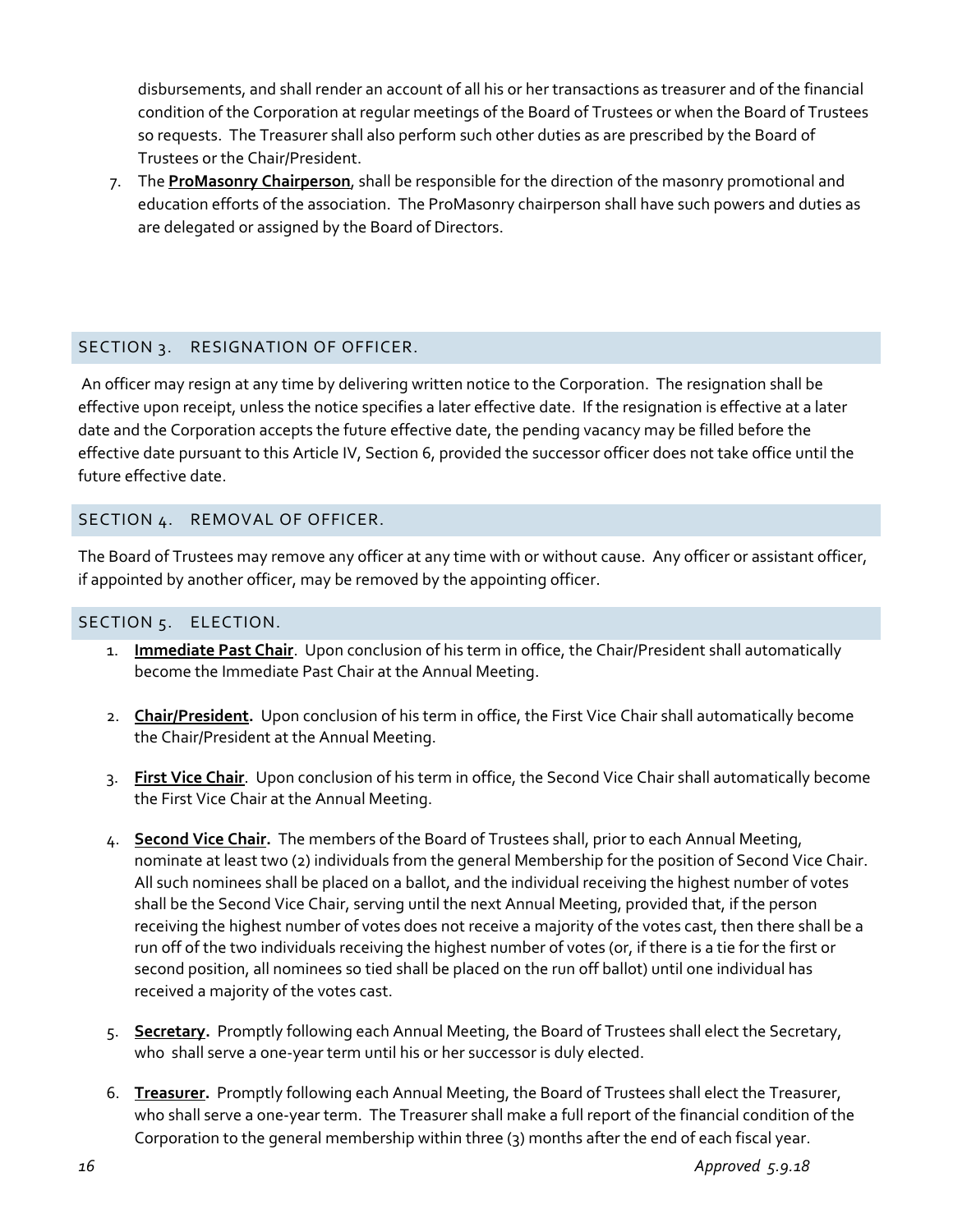#### SECTION 6. VACANCIES.

- 1. If a vacancy in an office occurs (other than a vacancy in the position of Immediate Past Chair), then such position shall be filled by the individual holding the position immediately below such vacancy position under this Article IV, Section 5, clauses (b) through (d), with the position of Second Vice Chair remaining vacant until the next Annual Meeting. For example, if the First Vice Chair were to resign, the position of Chair/President would remain unchanged; the position of First Vice Chair would be filled by the individual holding the position of Second Vice Chair and the position of Second Vice Chair would remain unfilled. If the position of Immediate Past Chair becomes vacant, then the Board of Trustees may elect another past Chair to serve out the remaining term.
- 2. If a vacancy occurs due to the fact that an officer is not in good standing with its Local Chapter, then the procedures set forth in this Section 6(1) shall be followed.

# ARTICLE V MANAGEMENT AND STAFF MEMBERS

#### SECTION 1. EXECUTIVE DIRECTOR.

The Corporation shall employ an Executive Director who may, but need not be, a Member of the Corporation. The Executive Director shall be selected and removed by the Board of Trustees. The Executive Director shall be subject to the supervision of the Board of Trustees and Chair/President and shall attend all Board of Trustees and general membership meetings to report on the business and operations of the Corporation and otherwise to answer questions relating thereto.

#### SECTION 2. OTHER MANAGEMENT AND STAFF MEMBERS.

The Corporation may employ such other management and staff members as determined by the Board of Trustees who shall be selected, supervised and removed by the Executive Director unless otherwise designated by the Board of Trustees.

# ARTICLE VI MEMBER CERTIFICATES

#### SECTION 1. ISSUANCE.

Certificates representing membership in the Corporation may be issued.

#### SECTION 2. FORM.

In the event membership certificates are issued, such certificates shall be signed by the Chair/President, any Vice Chair and the Secretary or Assistant Secretary of the Corporation, and may be sealed with the seal of this Corporation or a facsimile thereof.

# ARTICLE VII CORPORATE RECORDS AND MEMBER INSPECTION RIGHTS

#### SECTION 1. CORPORATE RECORDS.

1. The Corporation shall keep as permanent records written minutes of all meetings of its Members, Board of Trustees and committees having any authority of the Board of Trustees, written consents of all actions taken by the members or Board of Trustees without a meeting, and written minutes of all actions taken by a committee of the Board of Trustees in place of the Board of Trustees on behalf of the Corporation.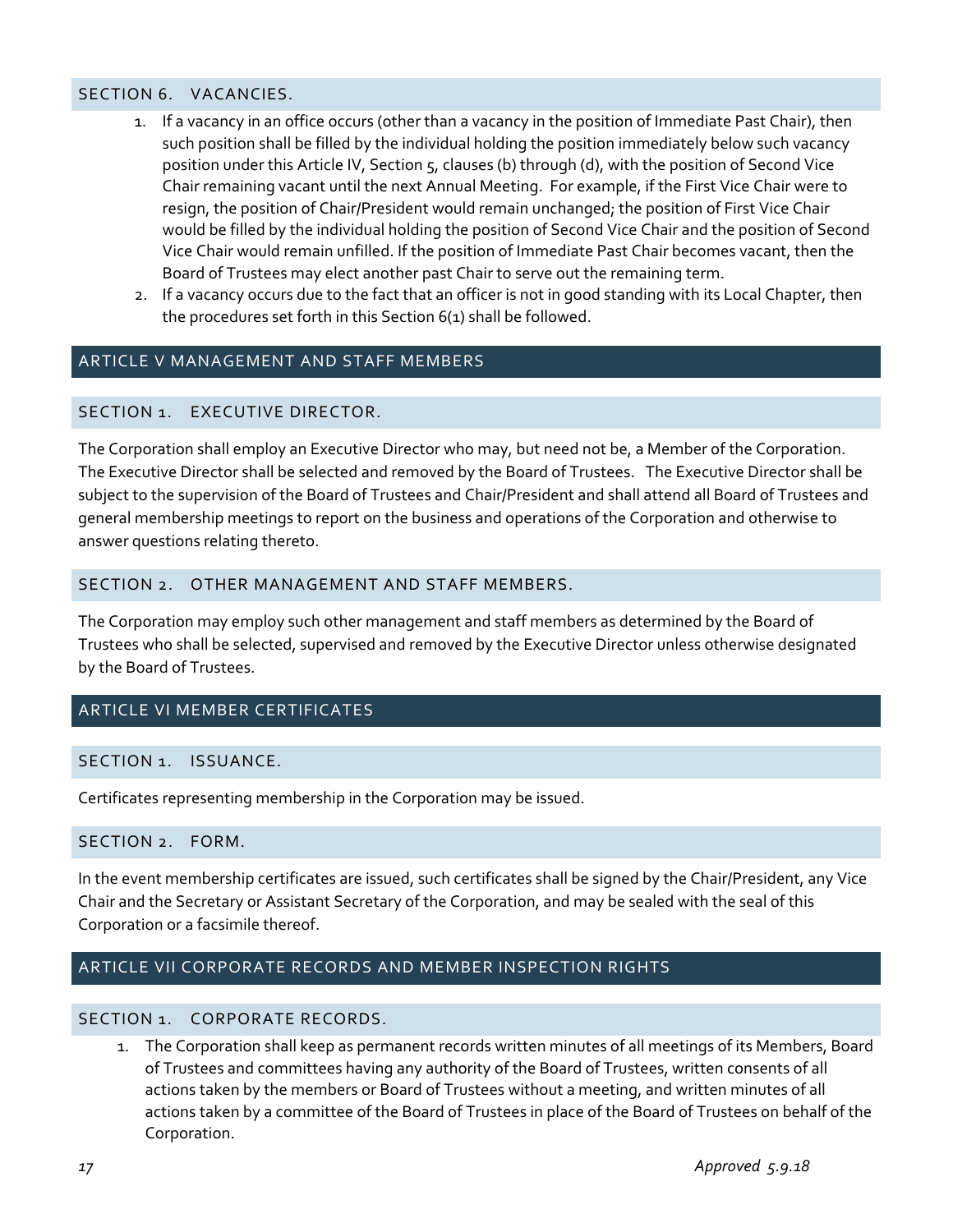2. The Corporation shall maintain at its registered office in this state a copy of the articles of incorporation and its Bylaws, as amended, accurate accounting records and a list of the names and addresses of all members in alphabetical order.

# SECTION 2. INSPECTION RIGHTS.

The Corporation shall maintain its records in written form or in another form capable of conversion into written form within a reasonable time and may be inspected by any member, or his agent or attorney, for any proper purpose at any reasonable time.

#### SECTION 3. CORPORATE INFORMATION AVAILABLE TO THE PUBLIC.

The Corporation shall maintain a registered agent and registered office in accordance with Florida law, and current information regarding the Corporation shall be readily available to the public. At a minimum, such information must include the text of the charter or articles of incorporation and all amendments thereto, the name of the Corporation, the date of incorporation, the street address of the principal office of the Corporation, the Corporation's federal employer identification number, the name and business street address of each member of the Board of Trustees, the name of its registered agent, and the street address of its registered office and such other information required by law.

# ARTICLE VIII INDEMNIFICATION

## SECTION 1. RIGHT TO INDEMNIFICATION.

Each person (including here and hereinafter, the heirs, executors, administrators, or estate of such person) (1) who is or was a member of the Board of Trustees or officer, (2) who is or was a member or an agent or employee of the Corporation and as to whom the Corporation has agreed to grant such indemnity hereunder, or (3) who is or was serving at the request of the Corporation as its representative in the position of Trustee, officer, trustee, partner, agent, or employee of another corporation, partnership, joint venture, trust or other enterprise and as to whom the Corporation has agreed to grant such indemnity hereunder, shall be indemnified by the Corporation as of right to the fullest extent permitted or authorized by current or future legislation or by current or future judicial or administrative decision (but, in the case of any future legislation or decision, only to the extent that it permits the Corporation to provide broader indemnification rights than permitted prior to the legislation or decision), against all fines, liabilities, settlements, losses, damages, costs and expenses, including attorneys' fees, asserted against him or her or incurred by him or her in his or her capacity as such member of the Board of Trustees, Trustee, officer, trustee, member, partner, agent, employee or representative, or arising out of his or her status as such member of the Board of Trustees, Trustee, officer, trustee, member, partner, agent, employee or representative. The foregoing right of indemnification shall not be exclusive of other rights to which those seeking indemnification may be entitled. The Corporation may maintain insurance, at its expense, to protect itself and any such person against any such fine, liability, cost or expense, including attorney's fees, whether or not the Corporation would have the legal power to directly indemnify him or her against such liability.

#### SECTION 2. ADVANCES.

Costs, charges and expenses (including attorneys' fees) incurred by a person referred to in Section 1 of this Article in defending a civil or criminal suit, action or proceeding may be paid (and, in the case of members of the Board of Trustees and officers of the Corporation, shall be paid) by the Corporation in advance of the final disposition thereof upon receipt of an undertaking to repay all amounts advanced if it is ultimately determined that the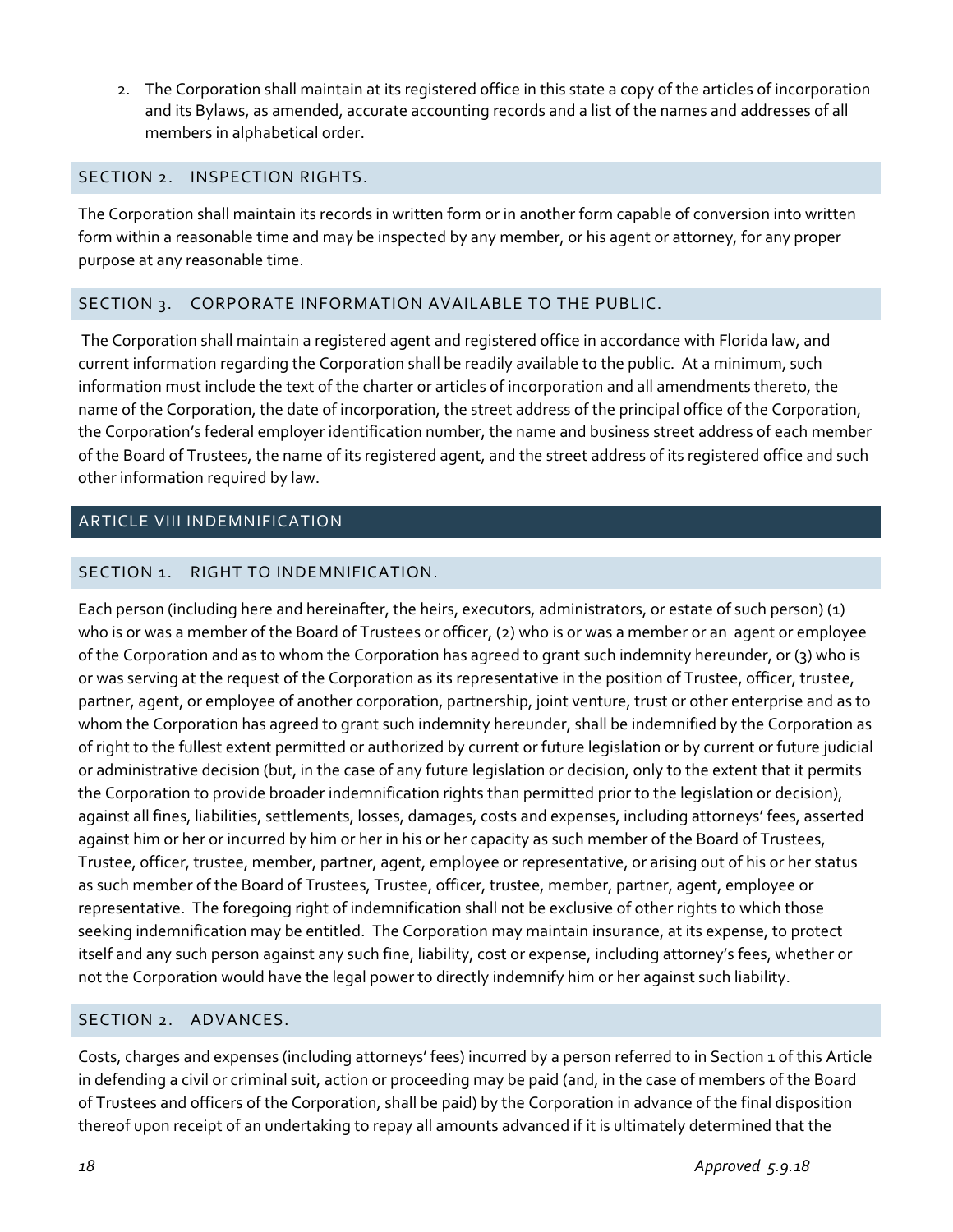person is not entitled to be indemnified by the Corporation as authorized by this Article, and upon satisfaction of other conditions established from time to time by the Board of Trustees or required by current or future legislation (but, with respect to future legislation, only to the extent that it provides conditions less burdensome than those previously provided).

# SECTION 3. SAVINGS CLAUSE.

If this Article or any portion of it is invalidated on any ground by a court of competent jurisdiction, the Corporation nevertheless indemnifies each member of the Board of Trustees of the Corporation to the fullest extent permitted by all portions of this Article that has not been invalidated and to the fullest extent permitted by law.

# ARTICLE IX MISCELLANEOUS

# SECTION 1. CORPORATE SEAL.

The corporate seal of the Corporation shall be circular in form and shall include the name of the Corporation, the year incorporated, and the words "Florida," "Corporate Seal" and "not-for-profit" embossed thereon.

## SECTION 2. FISCAL YEAR.

The fiscal year of the Corporation shall end on December  $31<sup>st</sup>$  of each calendar year, unless otherwise fixed by resolution of the Board of Trustees.

#### SECTION 3. CHECKS.

All checks, drafts or other orders for the payment of money, notes or other evidences of indebtedness issued in the name of the Corporation and shall be authorized by the Chairman and Treasurer for checks over \$5,000 and in accordance with procedures approved by the Board of Trustees. The list of signatories shall consist of the Chair/President, Treasurer, and such other officers or employees of the Corporation as shall be determined from time-to-time by resolution of the Board of Trustees. All checks greater than \$25,000.00 require that one of the signers to be the Chair/President or Treasurer. Chairman up to \$5,000.00 over \$5,000.00 up to \$25,000.00 requires approval of Board of Trustees. Over \$25,000.00 requires full vote of the majority of Board of Trustees.

#### ARTICLE X AMENDMENT

These Bylaws may be altered, amended or repealed, and new Bylaws adopted, by the affirmative vote of a majority of the entire Board of Trustees.

**I HEREBY CERTIFY** that the foregoing Amended and Restated Bylaws were duly adopted by the membership of the Corporation.

\_\_\_\_\_\_\_\_\_\_\_\_\_\_\_\_\_\_\_\_\_\_\_\_\_\_\_\_\_\_\_\_\_\_\_\_\_\_\_\_\_\_\_\_\_\_\_ \_\_\_\_\_\_\_\_\_\_\_\_\_\_\_\_\_\_\_\_\_\_\_\_\_\_\_\_\_\_\_\_\_\_\_\_\_\_

Secretary **Date**